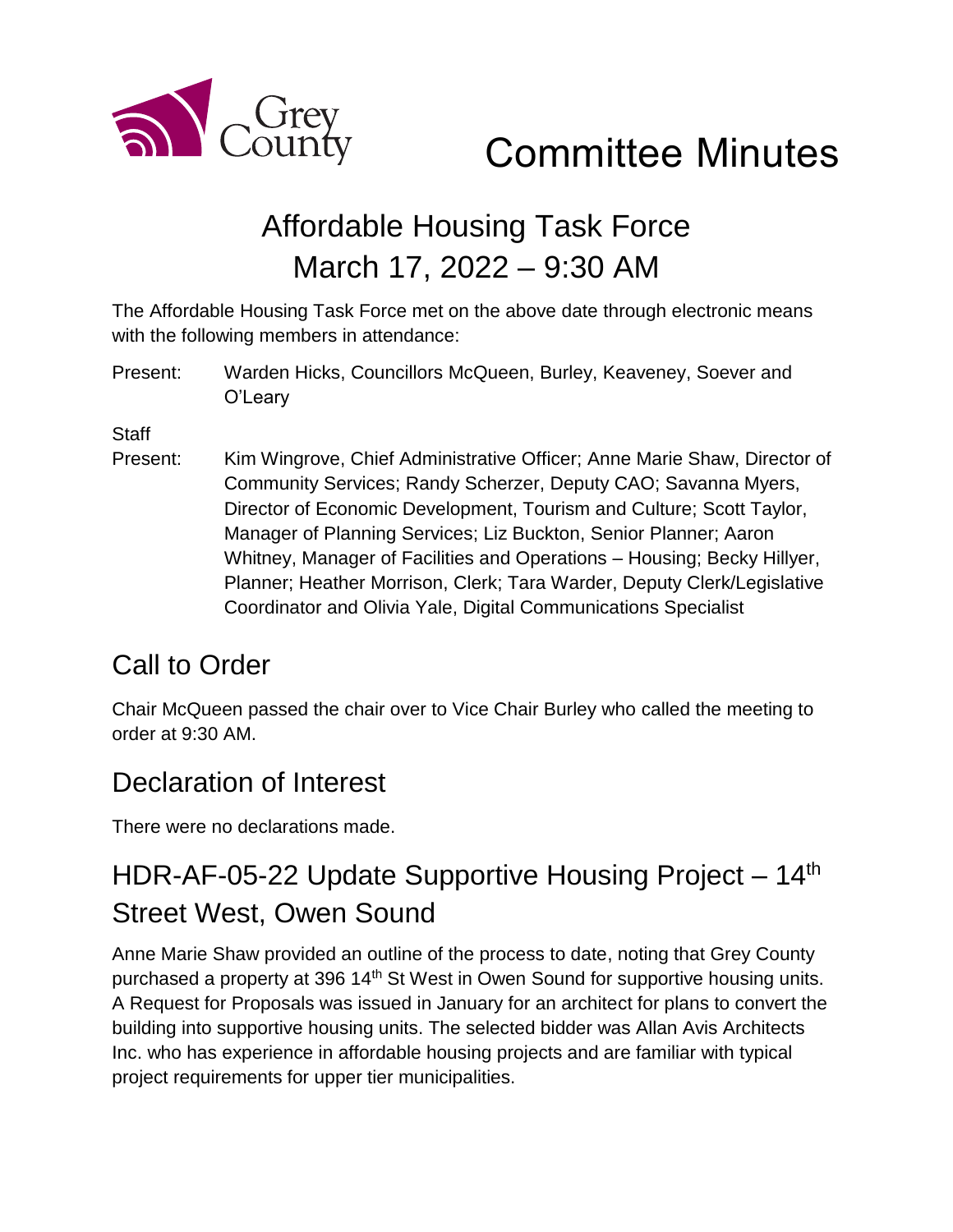The Canadian Mortgage and Housing Corporation (CMHC) has a funding stream called SEED funding for pre-construction costs. It can be used towards site surveys, planning fees, preliminary design, environmental site assessments, etc. In order to apply, the County needs certain analysis work completed and once this is done an application will be submitted.

*AF03-22* Moved by: Councillor Keaveney Seconded by: Councillor O'Leary

#### **That staff report HDR-AF-05-22 pertaining to an update on the 14th Street West supportive housing project be received for information.**

Carried

## PDR-AF-09-22 Public Lands for Housing Project

Liz Buckton presented the above noted report. She noted the need for more affordable housing. The Surplus Public Lands for Affordable Housing Project is one component of the broader workplan that is being undertaken by staff, as directed by the task force, to achieve this goal.

She noted that the tone of communications sets an intention for what is to be accomplished. The hope is to shift the conversation about affordable housing to a more positive tone, and to view housing as community infrastructure.

The initial component of the project is the project hosting component. It was noted that the "Housing for All" website is currently available online and further, a GIS tool is in the works which will be used for screening of properties to see if they are suitable for affordable or attainable housing. Process mapping and public educational materials will be on the website as well as a link to the GIS tool in the future.

She then spoke to the communication component, which will include messaging and educational materials, articulation of a tangible target informed by local statistics and specific housing needs.

The roundtable and liaison component will provide opportunity to get in touch with the member municipalities to have conversation around what lands are surplus.

The overall intention is to move forward with the workplan as outlined by Ms. Buckton and start looking at public lands throughout the County that may be surplus and could be used for housing. This first phase will commence over the next few months, and additional phases will continue after that.